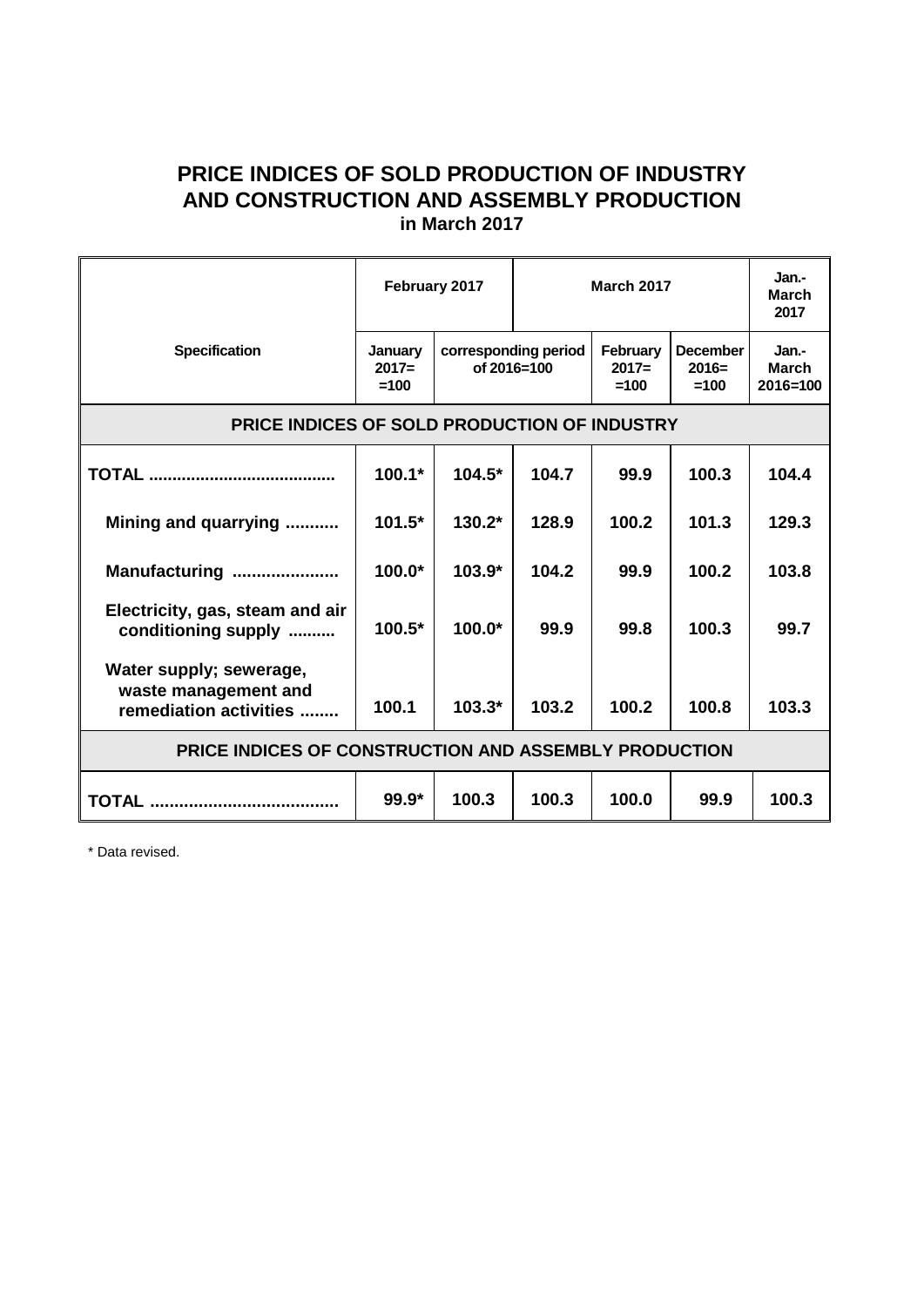According to preliminary data, **the prices of sold production of industry** in March 2017 were of 0.1% lower than in the previous month. The drop of prices was recorded in section electricity, gas, steam and air conditioning supply of 0.2%. The drop of prices was also recorded in manufacturing of 0.1%, of which in manufacture of coke and refined petroleum products (of 3.3%). The prices decreased also among other things in manufacture of tobacco products (of 0.7%), of products of wood, cork, straw and wicker (of 0.4%), of beverages (of 0.3%), of motor vehicles, trailers and semi-trailers, of electrical equipment, of other transport equipment, of textiles (of 0.2% each), of machinery and equipment, of wearing apparel as well as of printing and reproduction of recorded media (of 0.1% each). The prices in manufacture of metal products reached the level similar to the one recorded in February 2017. The growth of prices was recorded among other things in manufacture of rubber and plastic products, of paper and paper products (by 0.1% each), of basic metals (by 0.2%), of food products, of other non-metallic mineral products, of furniture, of leather and related products (by 0.3% each), of pharmaceutical products (by 0.4%), of chemicals and chemical products as well as of computer, electronic and optical products (by 0.6% each). The growth of prices was recorded in mining and quarrying by 0.2%, of which in mining of coal and lignite (by 3.2%) but the drop was recorded in mining of metal ores (of 3.6%). In section water supply; sewerage, waste management and remediation activities the growth of prices was also recorded by 0.2%.

In March 2017 the prices of sold production of industry were by 4.7% higher than a year earlier. The growth of prices was recorded in sections: mining and quarrying (by 28.9%), manufacturing (by 4.2%) and water supply; sewerage, waste management and remediation activities (by 3.2%) The prices decreased in section electricity, gas, steam and air conditioning supply (of 0.1%).

It is estimated that the **prices of construction and assembly production** in March 2017 reached the level similar to the one recorded in the previous month. The drop of prices was recorded in construction of buildings (of 0.1%). The price in in civil engineering as well as in specialised construction activities reached the level similar to the one recorded in February 2017.

In comparison to March of the previous year, the prices of construction and assembly production were higher by 0.3%.